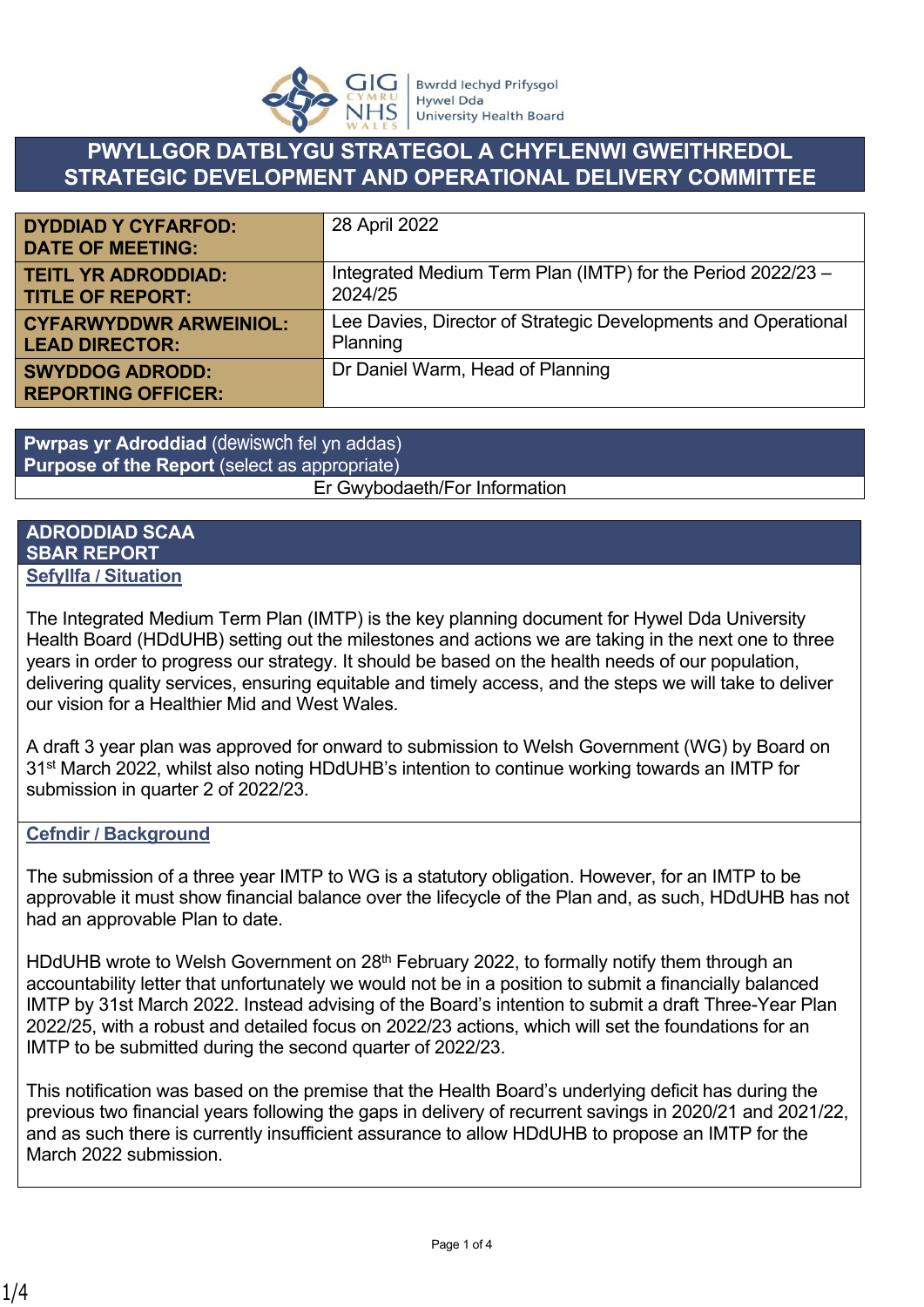The plan is structured and driven by the six Strategic Objectives and their aligned Planning Objectives, whilst being clear on our priorities for how we will continue to recover throughout 2022/23, both in terms of services and people (our staff and our population/our communities). In order to meet WG requirements, clear sign-posting has been included within the document.

HDdUHB recognises that there are risks associated with the delivery of the plan it has set out for 2022/23. The most significant risks and mitigations in respect of its ongoing COVID-19 response and recovery plans have been outlined throughout the plan, and HDdUHB will, through its governance structures, monitor delivery of the plan and provide assurance that appropriate actions are taken to ensure that risks are appropriately managed. The plan has been developed in the full knowledge of these risks, and HDdUHB is also cognisant that there are some key uncertainties which are out of its control, such as the impact that a new variant may have on its COVID-19 response and recovery plans.

Corporate, Clinical Directorates and Services are responsible for ensuring risks to achieving their objectives, delivering a safe and effective service and compliance with legislation and standards, are identified, assessed and managed to an acceptable level, i.e. within the Board's agreed risk tolerance. These are reported through the Committee structure to provide assurance that risks are being managed effectively and efficiently.

#### **Asesiad / Assessment**

HDdUHB are committed to addressing / mitigating these challenges and are in the process of constructing a clear core plan, focusing on recovery, which will allow the Health Board to get back on track with the financial roadmap. For 2022/23, this will be coupled with ensuring that the exceptional economic challenges to be faced next year are well described and assessed. A significant review of our COVID-19 response is already underway, which will be transitioned into the new normal through our plans. Value based health care approaches are being adopted across the whole organisation. It is our aspiration that a target operating model can be constructed to focus delivery of services in the most optimum way for our patients and population, with this forming a critical part of our approach to the medium-term outlook. This will align with the design assumptions set out in our strategy and Programme Business Case.

The draft 3 year plan will be updated during quarter 1, and significant work will continue on developing key plans including the planned care restoration and recovery plan; our financial plan, in particular our savings opportunities and the road to financial sustainability; endorsement of our Programme Business Case; and continued work on our 10 year workforce strategy.

The financial savings plan will look to use a Target Operating Model (TOM) approach and the IMTP will then need to set out a clear roadmap to move from the Current Operating Model (COM) to the TOM, which will need to include the design assumptions set out in our strategy 'A Healthier Mid and West **Wales** 

The layers of this work are illustrated below: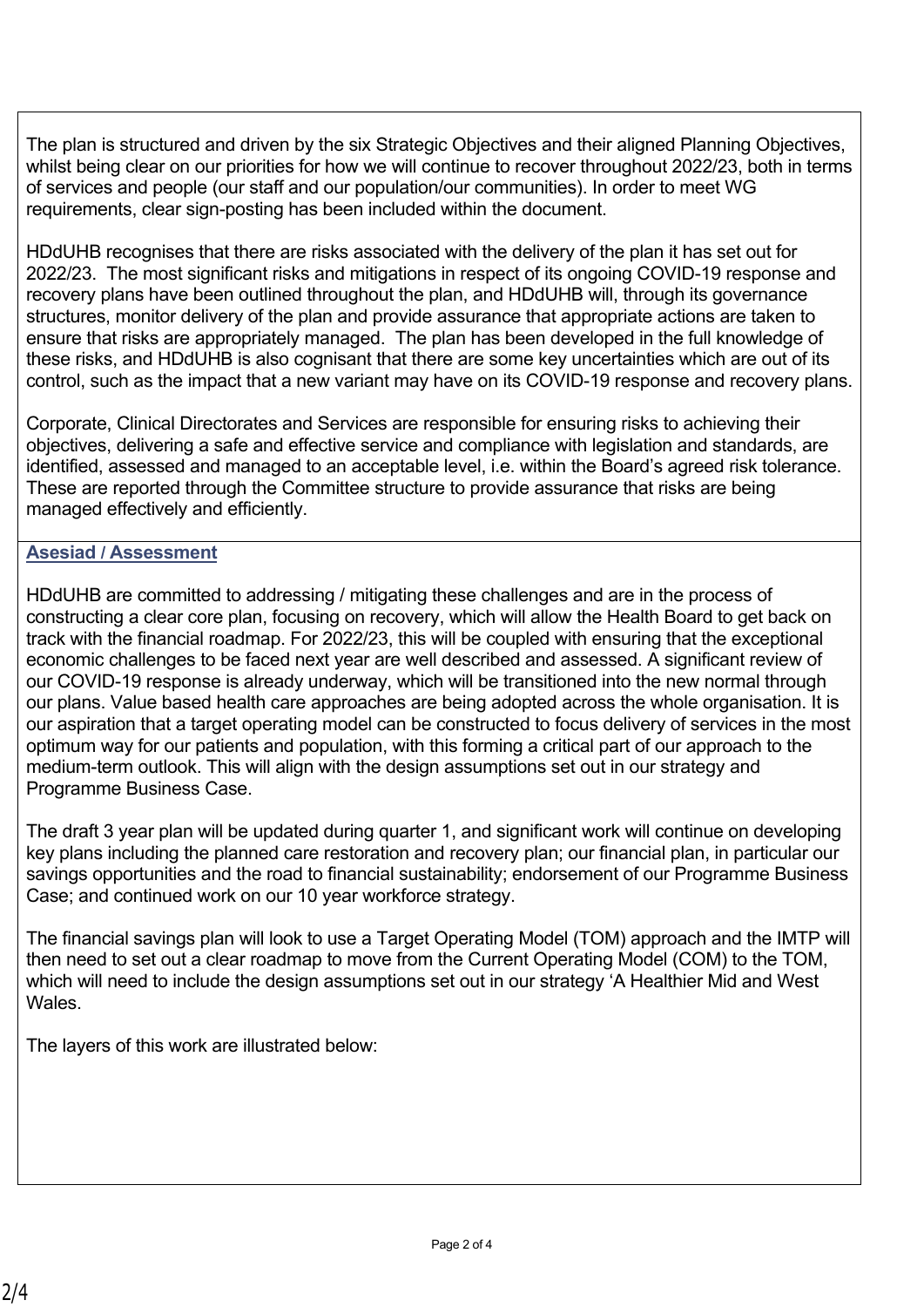

Feedback on the draft Plan from WG will also be taken into consideration as the IMTP is further developed.

**Argymhelliad / Recommendation**

The Strategic Development and Operational Delivery Committee is asked to note the steps being taken to develop an Integrated Medium Term Plan for the three year period 2022/25 for submission to Welsh Government in the second quarter of 2022/23.

| <b>Amcanion: (rhaid cwblhau)</b><br><b>Objectives: (must be completed)</b>                       |                                                                                                                                                                                                                  |  |
|--------------------------------------------------------------------------------------------------|------------------------------------------------------------------------------------------------------------------------------------------------------------------------------------------------------------------|--|
| <b>Committee ToR Reference:</b><br>Cyfeirnod Cylch Gorchwyl y Pwyllgor:                          | 2.2 Provide assurance to the Board that the planning<br>cycle is being taken forward and implemented in<br>accordance with University Health Board and Welsh<br>Government requirements, guidance and timescales |  |
| Cyfeirnod Cofrestr Risg Datix a Sgôr<br>Cyfredol:<br>Datix Risk Register Reference and<br>Score: | Not Applicable                                                                                                                                                                                                   |  |
| Safon(au) Gofal ac lechyd:<br>Health and Care Standard(s):                                       | All Health & Care Standards Apply                                                                                                                                                                                |  |
| <b>Amcanion Strategol y BIP:</b><br><b>UHB Strategic Objectives:</b>                             | All Strategic Objectives are applicable                                                                                                                                                                          |  |